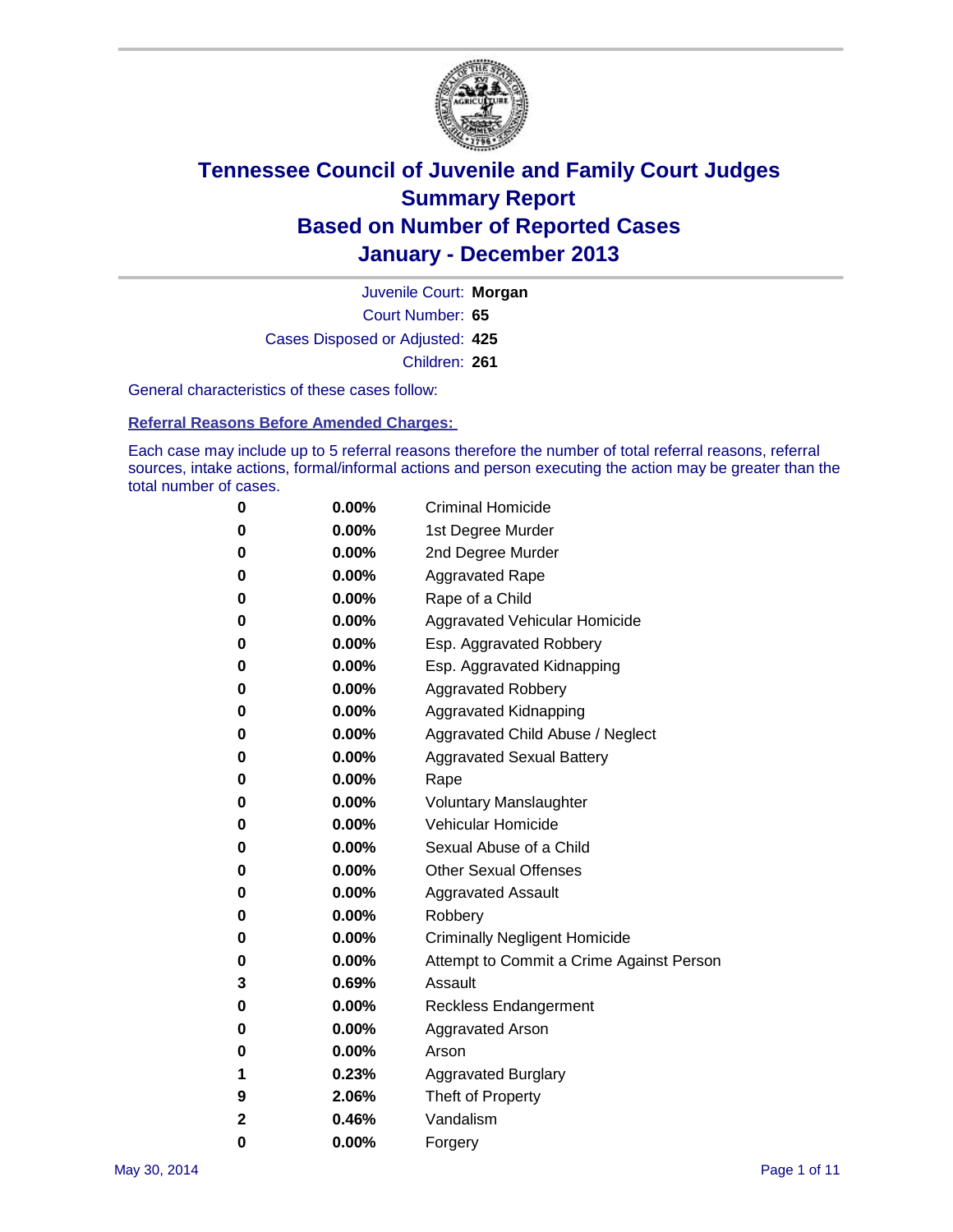

Court Number: **65** Juvenile Court: **Morgan** Cases Disposed or Adjusted: **425** Children: **261**

#### **Referral Reasons Before Amended Charges:**

Each case may include up to 5 referral reasons therefore the number of total referral reasons, referral sources, intake actions, formal/informal actions and person executing the action may be greater than the total number of cases.

| 0            | 0.00% | <b>Worthless Checks</b>                                     |
|--------------|-------|-------------------------------------------------------------|
| 1            | 0.23% | Illegal Possession / Fraudulent Use of Credit / Debit Cards |
| $\mathbf{2}$ | 0.46% | <b>Burglary</b>                                             |
| 0            | 0.00% | Unauthorized Use of a Vehicle                               |
| 0            | 0.00% | <b>Cruelty to Animals</b>                                   |
| 0            | 0.00% | Sale of Controlled Substances                               |
| 1            | 0.23% | <b>Other Drug Offenses</b>                                  |
| 6            | 1.37% | Possession of Controlled Substances                         |
| 0            | 0.00% | <b>Criminal Attempt</b>                                     |
| 0            | 0.00% | Carrying Weapons on School Property                         |
| 0            | 0.00% | Unlawful Carrying / Possession of a Weapon                  |
| 1            | 0.23% | <b>Evading Arrest</b>                                       |
| 0            | 0.00% | Escape                                                      |
| 0            | 0.00% | Driving Under Influence (DUI)                               |
| 2            | 0.46% | Possession / Consumption of Alcohol                         |
| 0            | 0.00% | Resisting Stop, Frisk, Halt, Arrest or Search               |
| 0            | 0.00% | <b>Aggravated Criminal Trespass</b>                         |
| 0            | 0.00% | Harassment                                                  |
| 0            | 0.00% | Failure to Appear                                           |
| 0            | 0.00% | Filing a False Police Report                                |
| 0            | 0.00% | Criminal Impersonation                                      |
| 1            | 0.23% | <b>Disorderly Conduct</b>                                   |
| 0            | 0.00% | <b>Criminal Trespass</b>                                    |
| 1            | 0.23% | <b>Public Intoxication</b>                                  |
| 0            | 0.00% | Gambling                                                    |
| 24           | 5.49% | Traffic                                                     |
| 0            | 0.00% | <b>Local Ordinances</b>                                     |
| 1            | 0.23% | Violation of Wildlife Regulations                           |
| 1            | 0.23% | <b>Contempt of Court</b>                                    |
| $\mathbf{2}$ | 0.46% | Violation of Probation                                      |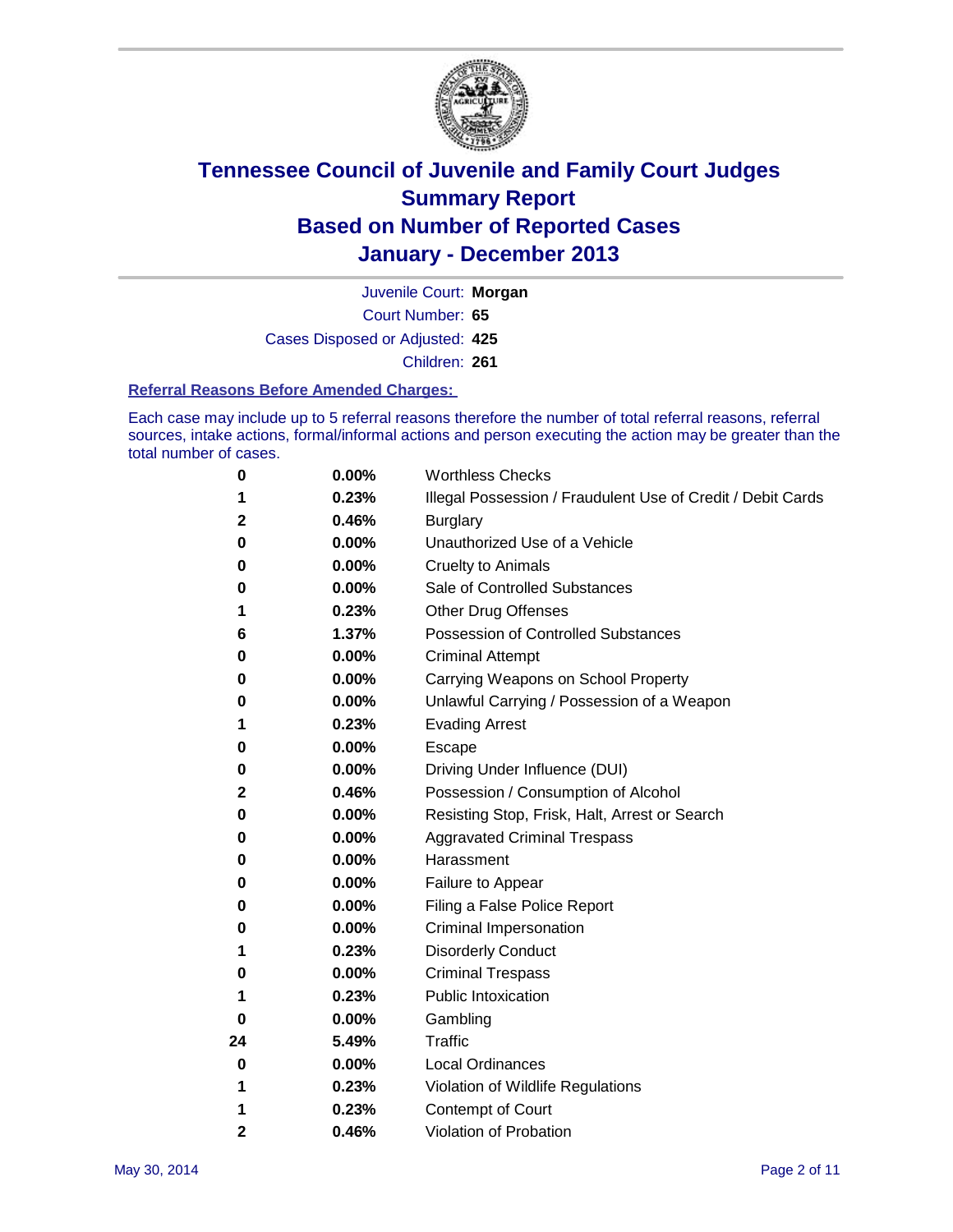

Court Number: **65** Juvenile Court: **Morgan** Cases Disposed or Adjusted: **425** Children: **261**

#### **Referral Reasons Before Amended Charges:**

Each case may include up to 5 referral reasons therefore the number of total referral reasons, referral sources, intake actions, formal/informal actions and person executing the action may be greater than the total number of cases.

| 0            | $0.00\%$ | Violation of Aftercare                 |
|--------------|----------|----------------------------------------|
| 5            | 1.14%    | Unruly Behavior                        |
| 31           | 7.09%    | Truancy                                |
| 0            | $0.00\%$ | In-State Runaway                       |
| 0            | $0.00\%$ | Out-of-State Runaway                   |
| 18           | 4.12%    | Possession of Tobacco Products         |
| 0            | 0.00%    | Violation of a Valid Court Order       |
| 0            | $0.00\%$ | <b>Violation of Curfew</b>             |
| 3            | 0.69%    | Sexually Abused Child                  |
| 0            | $0.00\%$ | <b>Physically Abused Child</b>         |
| 43           | 9.84%    | Dependency / Neglect                   |
| 0            | $0.00\%$ | <b>Termination of Parental Rights</b>  |
| 0            | 0.00%    | <b>Violation of Pretrial Diversion</b> |
| 0            | 0.00%    | Violation of Informal Adjustment       |
| 162          | 37.07%   | <b>Judicial Review</b>                 |
| 0            | $0.00\%$ | <b>Administrative Review</b>           |
| 0            | 0.00%    | <b>Foster Care Review</b>              |
| 102          | 23.34%   | Custody                                |
| $\mathbf{2}$ | 0.46%    | Visitation                             |
| 11           | 2.52%    | Paternity / Legitimation               |
| 0            | 0.00%    | <b>Child Support</b>                   |
| 0            | $0.00\%$ | <b>Request for Medical Treatment</b>   |
| 0            | $0.00\%$ | <b>Consent to Marry</b>                |
| 2            | 0.46%    | Other                                  |
| 437          | 100.00%  | <b>Total Referrals</b>                 |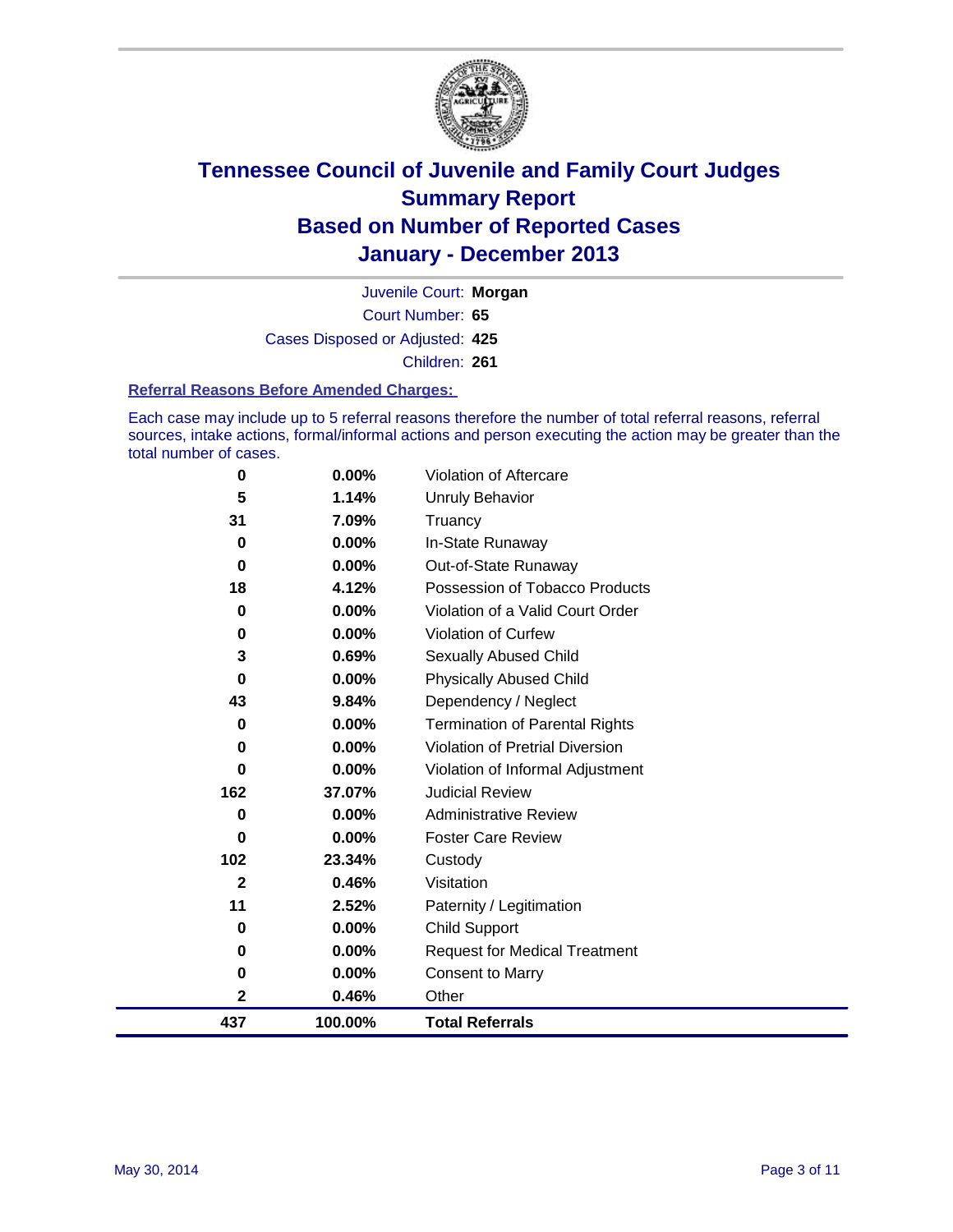

|                                 |          | Juvenile Court: Morgan            |  |  |
|---------------------------------|----------|-----------------------------------|--|--|
| Court Number: 65                |          |                                   |  |  |
| Cases Disposed or Adjusted: 425 |          |                                   |  |  |
|                                 |          | Children: 261                     |  |  |
| <b>Referral Sources: 1</b>      |          |                                   |  |  |
| 70                              | 16.02%   | Law Enforcement                   |  |  |
| 53                              | 12.13%   | Parents                           |  |  |
| 97                              | 22.20%   | <b>Relatives</b>                  |  |  |
| $\bf{0}$                        | 0.00%    | Self                              |  |  |
| 65                              | 14.87%   | School                            |  |  |
| 0                               | 0.00%    | <b>CSA</b>                        |  |  |
| 111                             | 25.40%   | <b>DCS</b>                        |  |  |
| 1                               | 0.23%    | Other State Department            |  |  |
| $\bf{0}$                        | 0.00%    | <b>District Attorney's Office</b> |  |  |
| 32                              | 7.32%    | <b>Court Staff</b>                |  |  |
| $\overline{7}$                  | 1.60%    | Social Agency                     |  |  |
| 0                               | 0.00%    | <b>Other Court</b>                |  |  |
| 1                               | 0.23%    | Victim                            |  |  |
| 0                               | 0.00%    | Child & Parent                    |  |  |
| 0                               | $0.00\%$ | Hospital                          |  |  |
| 0                               | $0.00\%$ | Unknown                           |  |  |
| 0                               | 0.00%    | Other                             |  |  |
| 437                             | 100.00%  | <b>Total Referral Sources</b>     |  |  |

### **Age of Child at Referral: 2**

| 261 | 100.00% | <b>Total Child Count</b> |
|-----|---------|--------------------------|
| 0   | 0.00%   | <b>Unknown</b>           |
| 1   | 0.38%   | Ages 19 and Over         |
| 40  | 15.33%  | Ages 17 through 18       |
| 45  | 17.24%  | Ages 15 through 16       |
| 25  | 9.58%   | Ages 13 through 14       |
| 18  | 6.90%   | Ages 11 through 12       |
| 132 | 50.57%  | Ages 10 and Under        |
|     |         |                          |

<sup>1</sup> If different than number of Referral Reasons (437), verify accuracy of your court's data.

<sup>2</sup> One child could be counted in multiple categories, verify accuracy of your court's data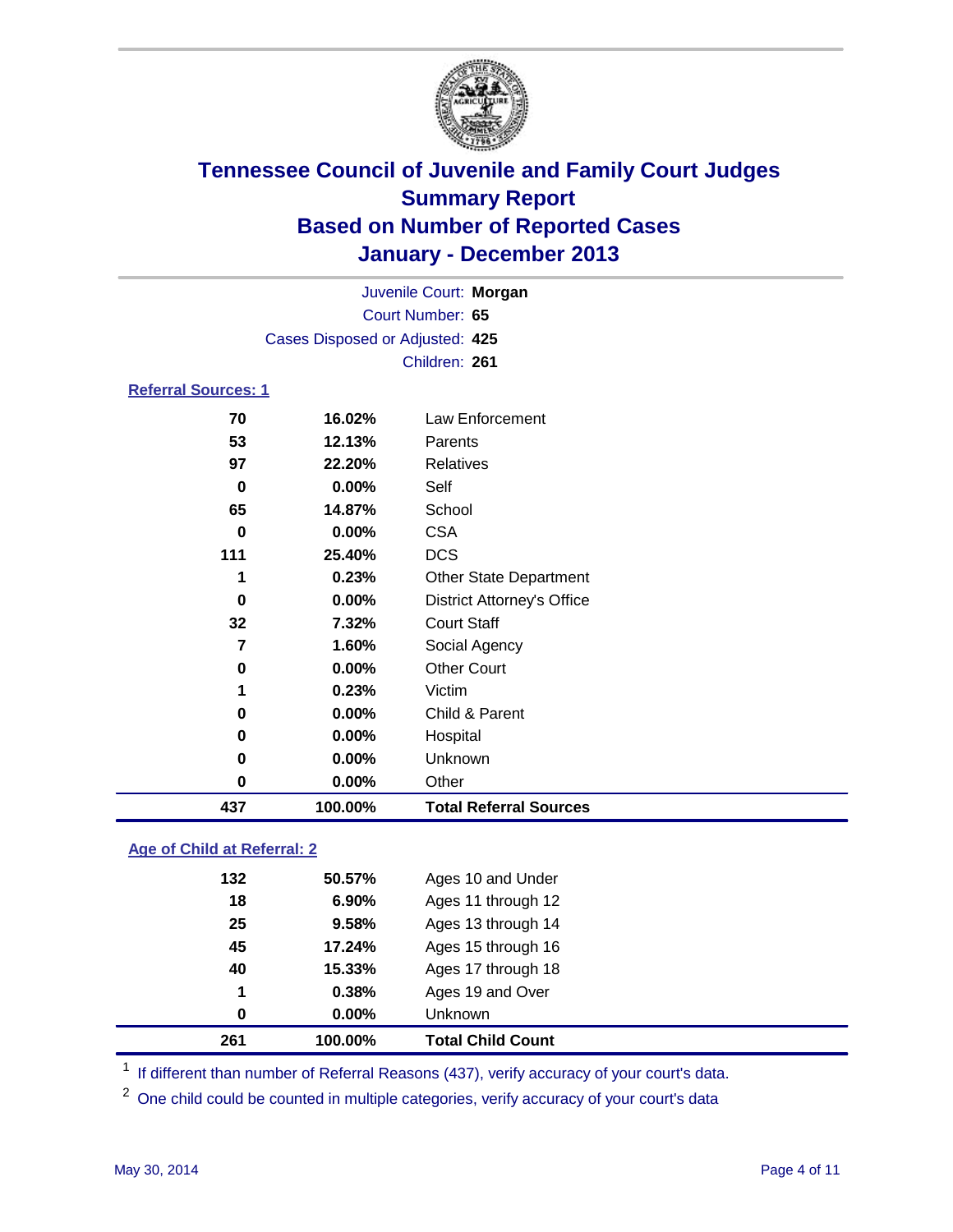

| Juvenile Court: Morgan                  |                                 |                          |  |  |  |
|-----------------------------------------|---------------------------------|--------------------------|--|--|--|
| Court Number: 65                        |                                 |                          |  |  |  |
|                                         | Cases Disposed or Adjusted: 425 |                          |  |  |  |
|                                         |                                 | Children: 261            |  |  |  |
| Sex of Child: 1                         |                                 |                          |  |  |  |
| 151                                     | 57.85%                          | Male                     |  |  |  |
| 110                                     | 42.15%                          | Female                   |  |  |  |
| $\bf{0}$                                | 0.00%                           | Unknown                  |  |  |  |
| 261                                     | 100.00%                         | <b>Total Child Count</b> |  |  |  |
| Race of Child: 1                        |                                 |                          |  |  |  |
| 257                                     | 98.47%                          | White                    |  |  |  |
| $\bf{0}$                                | 0.00%                           | African American         |  |  |  |
| $\bf{0}$                                | 0.00%                           | Native American          |  |  |  |
| 0                                       | 0.00%                           | Asian                    |  |  |  |
| 4                                       | 1.53%                           | Mixed                    |  |  |  |
| $\bf{0}$                                | 0.00%                           | Unknown                  |  |  |  |
| 261                                     | 100.00%                         | <b>Total Child Count</b> |  |  |  |
| <b>Hispanic Origin: 1</b>               |                                 |                          |  |  |  |
| $\boldsymbol{2}$                        | 0.77%                           | Yes                      |  |  |  |
| 258                                     | 98.85%                          | <b>No</b>                |  |  |  |
| 1                                       | 0.38%                           | Unknown                  |  |  |  |
| 261                                     | 100.00%                         | <b>Total Child Count</b> |  |  |  |
| <b>School Enrollment of Children: 1</b> |                                 |                          |  |  |  |
| 181                                     | 69.35%                          | Yes                      |  |  |  |
| 80                                      | 30.65%                          | <b>No</b>                |  |  |  |
| $\mathbf 0$                             | 0.00%                           | Unknown                  |  |  |  |
| 261                                     | 100.00%                         | <b>Total Child Count</b> |  |  |  |

One child could be counted in multiple categories, verify accuracy of your court's data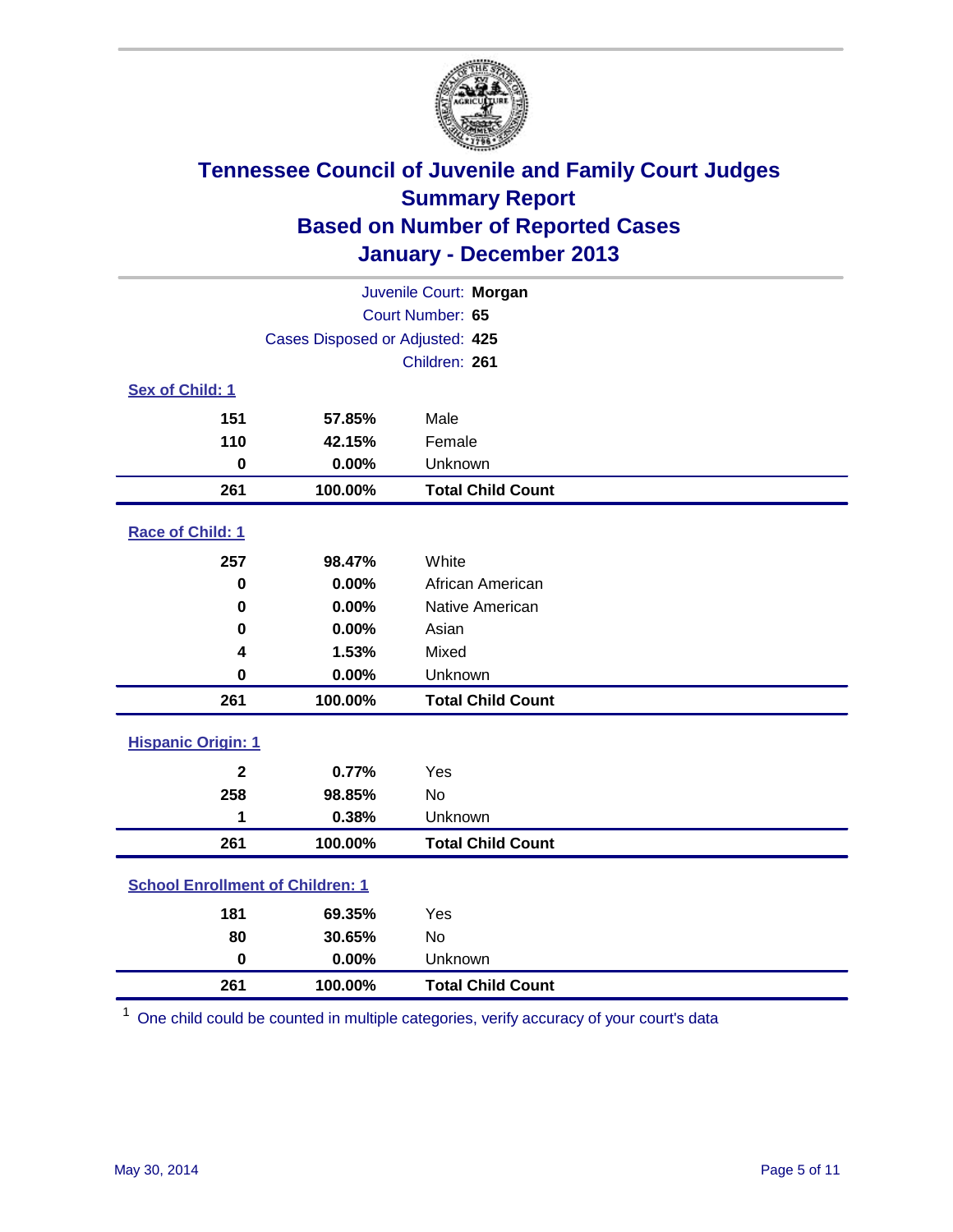

Court Number: **65** Juvenile Court: **Morgan** Cases Disposed or Adjusted: **425** Children: **261**

### **Living Arrangement of Child at Time of Referral: 1**

| 261 | 100.00%  | <b>Total Child Count</b>     |
|-----|----------|------------------------------|
| 1   | 0.38%    | Other                        |
| 0   | $0.00\%$ | Unknown                      |
| 0   | $0.00\%$ | Independent                  |
| 0   | $0.00\%$ | In an Institution            |
| 1   | 0.38%    | In a Residential Center      |
| 1   | 0.38%    | In a Group Home              |
| 22  | 8.43%    | With Foster Family           |
| 3   | 1.15%    | With Adoptive Parents        |
| 86  | 32.95%   | <b>With Relatives</b>        |
| 23  | 8.81%    | <b>With Father</b>           |
| 64  | 24.52%   | With Mother                  |
| 1   | 0.38%    | With Mother and Stepfather   |
| 2   | 0.77%    | With Father and Stepmother   |
| 57  | 21.84%   | With Both Biological Parents |
|     |          |                              |

#### **Type of Detention: 2**

| 425 | 100.00%  | <b>Total Detention Count</b> |  |
|-----|----------|------------------------------|--|
| 0   | 0.00%    | Other                        |  |
| 421 | 99.06%   | Does Not Apply               |  |
| 0   | $0.00\%$ | <b>Unknown</b>               |  |
| 0   | $0.00\%$ | <b>Psychiatric Hospital</b>  |  |
| 0   | 0.00%    | Jail - No Separation         |  |
| 0   | $0.00\%$ | Jail - Partial Separation    |  |
| 0   | 0.00%    | Jail - Complete Separation   |  |
| 3   | 0.71%    | Juvenile Detention Facility  |  |
| 1   | 0.24%    | Non-Secure Placement         |  |
|     |          |                              |  |

<sup>1</sup> One child could be counted in multiple categories, verify accuracy of your court's data

If different than number of Cases (425) verify accuracy of your court's data.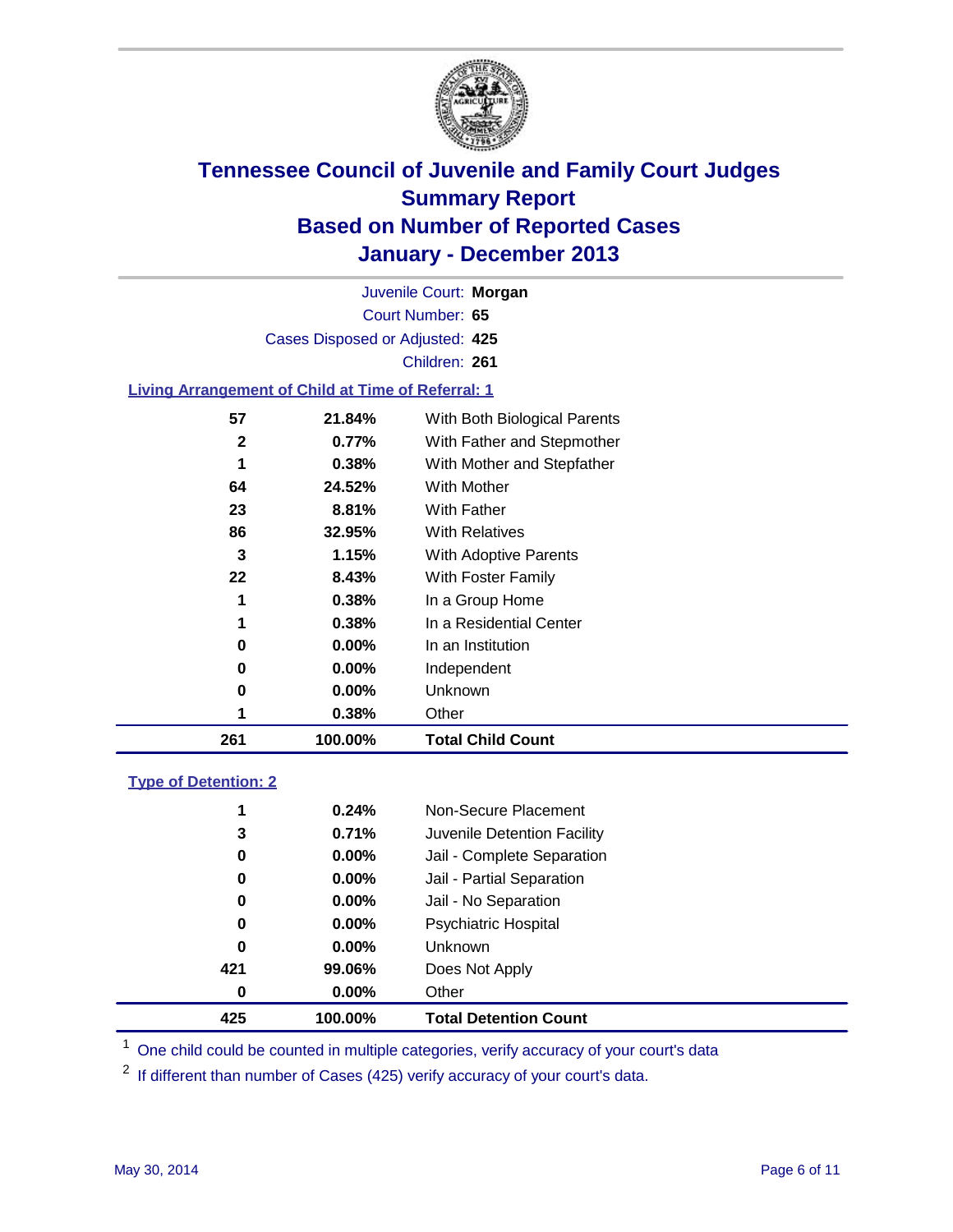

|                                                    |                                 | Juvenile Court: Morgan               |
|----------------------------------------------------|---------------------------------|--------------------------------------|
|                                                    |                                 | Court Number: 65                     |
|                                                    | Cases Disposed or Adjusted: 425 |                                      |
|                                                    |                                 | Children: 261                        |
| <b>Placement After Secure Detention Hearing: 1</b> |                                 |                                      |
| $\mathbf{2}$                                       | 0.47%                           | Returned to Prior Living Arrangement |
| $\bf{0}$                                           | 0.00%                           | Juvenile Detention Facility          |
| 0                                                  | 0.00%                           | Jail                                 |
| 0                                                  | 0.00%                           | Shelter / Group Home                 |
| 2                                                  | 0.47%                           | <b>Foster Family Home</b>            |
| $\bf{0}$                                           | 0.00%                           | <b>Psychiatric Hospital</b>          |
| 0                                                  | 0.00%                           | Unknown                              |
| 421                                                | 99.06%                          | Does Not Apply                       |
| 0                                                  | 0.00%                           | Other                                |
| 425                                                | 100.00%                         | <b>Total Placement Count</b>         |
| <b>Intake Actions: 2</b>                           |                                 |                                      |
|                                                    |                                 |                                      |
| 205                                                | 46.91%                          | <b>Petition Filed</b>                |
| $\bf{0}$                                           | 0.00%                           | <b>Motion Filed</b>                  |
| 46                                                 | 10.53%                          | <b>Citation Processed</b>            |
| 3                                                  | 0.69%                           | Notification of Paternity Processed  |
| 180                                                | 41.19%                          | Scheduling of Judicial Review        |
| $\bf{0}$                                           | 0.00%                           | Scheduling of Administrative Review  |
| 0                                                  | 0.00%                           | Scheduling of Foster Care Review     |
| 0                                                  | 0.00%                           | Unknown                              |
| 0                                                  | 0.00%                           | Does Not Apply                       |
| 3                                                  | 0.69%                           | Other                                |
| 437                                                | 100.00%                         | <b>Total Intake Count</b>            |

<sup>1</sup> If different than number of Cases (425) verify accuracy of your court's data.

If different than number of Referral Reasons (437), verify accuracy of your court's data.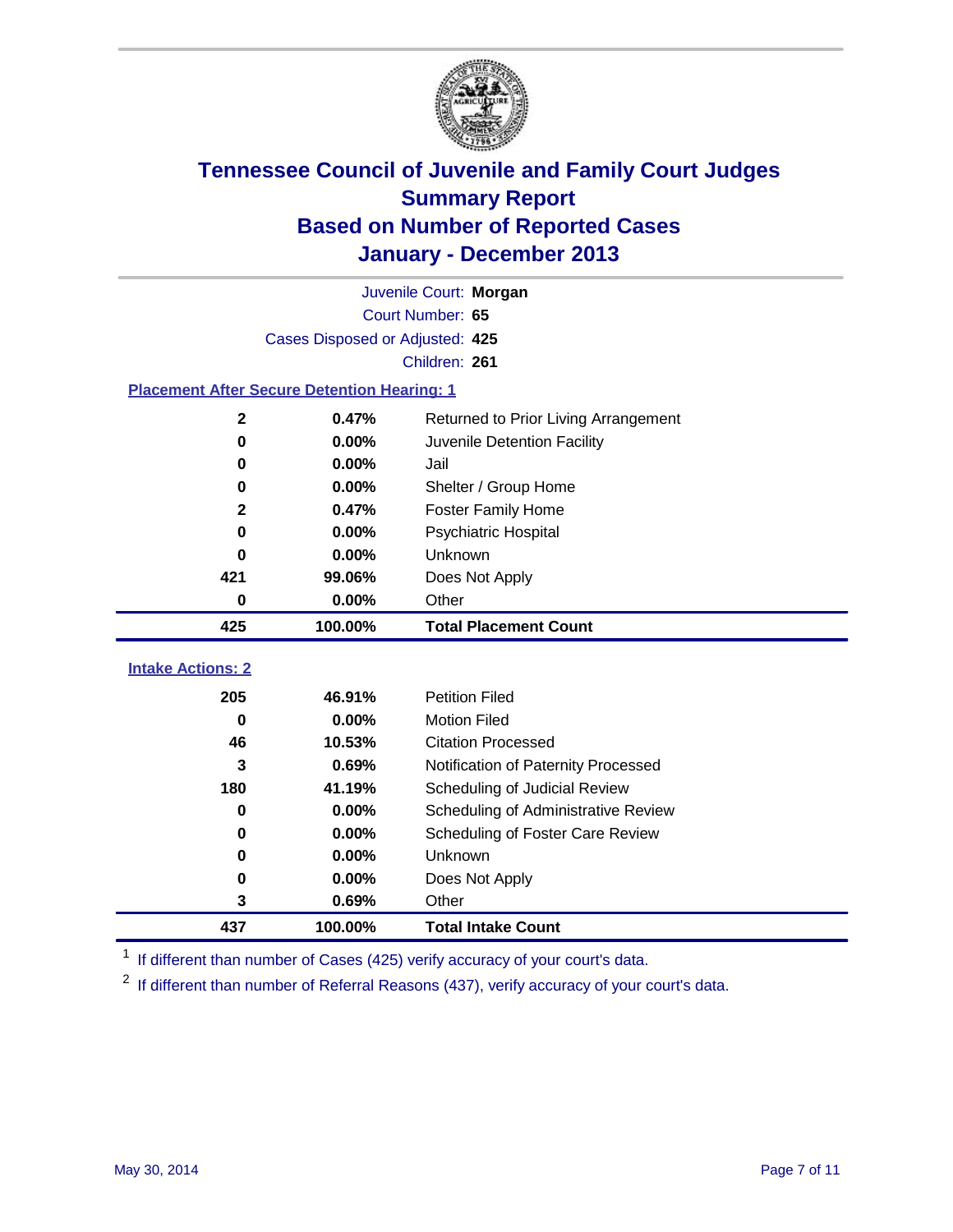

Court Number: **65** Juvenile Court: **Morgan** Cases Disposed or Adjusted: **425** Children: **261**

### **Last Grade Completed by Child: 1**

| 0   | 0.00%   | Too Young for School     |
|-----|---------|--------------------------|
| 0   | 0.00%   | Preschool                |
| 0   | 0.00%   | Kindergarten             |
| 25  | 9.58%   | 1st Grade                |
| 8   | 3.07%   | 2nd Grade                |
| 12  | 4.60%   | 3rd Grade                |
| 6   | 2.30%   | 4th Grade                |
| 10  | 3.83%   | 5th Grade                |
| 7   | 2.68%   | 6th Grade                |
| 15  | 5.75%   | 7th Grade                |
| 18  | 6.90%   | 8th Grade                |
| 20  | 7.66%   | 9th Grade                |
| 22  | 8.43%   | 10th Grade               |
| 23  | 8.81%   | 11th Grade               |
| 0   | 0.00%   | 12th Grade               |
| 0   | 0.00%   | Non-Graded Special Ed    |
| 0   | 0.00%   | <b>GED</b>               |
| 9   | 3.45%   | Graduated                |
| 86  | 32.95%  | Never Attended School    |
| 0   | 0.00%   | Unknown                  |
| 0   | 0.00%   | Other                    |
| 261 | 100.00% | <b>Total Child Count</b> |

| <b>Enrolled in Special Education: 1</b> |  |
|-----------------------------------------|--|
|-----------------------------------------|--|

| 261 | 100.00%  | <b>Total Child Count</b> |  |
|-----|----------|--------------------------|--|
| 0   | $0.00\%$ | Unknown                  |  |
| 260 | 99.62%   | No                       |  |
|     | 0.38%    | Yes                      |  |
|     |          |                          |  |

One child could be counted in multiple categories, verify accuracy of your court's data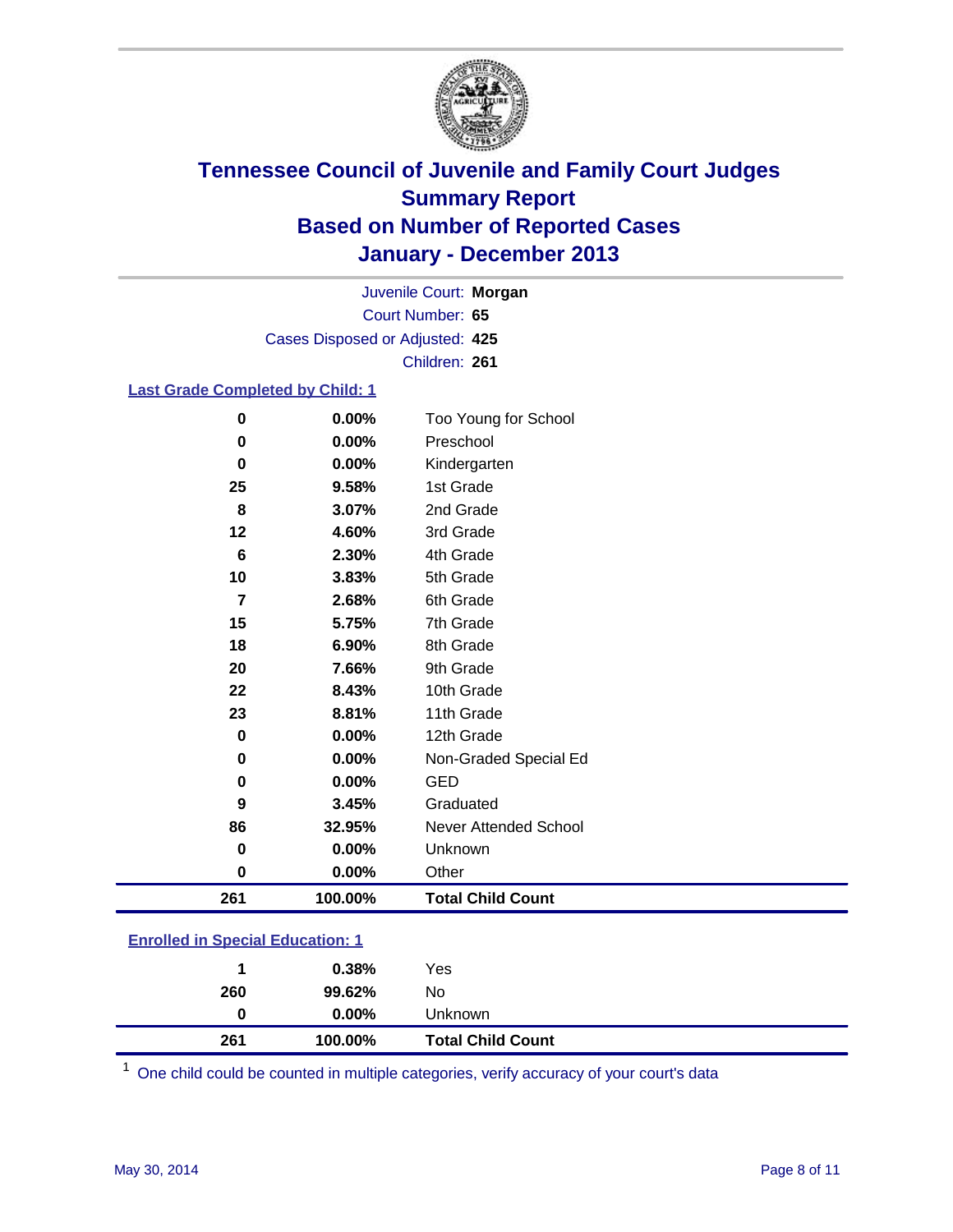

|                              |                                 | Juvenile Court: Morgan    |
|------------------------------|---------------------------------|---------------------------|
|                              |                                 | Court Number: 65          |
|                              | Cases Disposed or Adjusted: 425 |                           |
|                              |                                 | Children: 261             |
| <b>Action Executed By: 1</b> |                                 |                           |
| 429                          | 98.17%                          | Judge                     |
| 0                            | $0.00\%$                        | Magistrate                |
| 8                            | 1.83%                           | <b>YSO</b>                |
| 0                            | $0.00\%$                        | Other                     |
| 0                            | $0.00\%$                        | Unknown                   |
| 437                          | 100.00%                         | <b>Total Action Count</b> |

### **Formal / Informal Actions: 1**

| 16       | 3.66%    | Dismissed                                        |
|----------|----------|--------------------------------------------------|
| 0        | $0.00\%$ | Retired / Nolle Prosequi                         |
| 3        | 0.69%    | <b>Complaint Substantiated Delinquent</b>        |
| 0        | $0.00\%$ | <b>Complaint Substantiated Status Offender</b>   |
| 3        | 0.69%    | <b>Complaint Substantiated Dependent/Neglect</b> |
| 1        | 0.23%    | <b>Complaint Substantiated Abused</b>            |
| $\bf{0}$ | $0.00\%$ | <b>Complaint Substantiated Mentally III</b>      |
| 22       | 5.03%    | Informal Adjustment                              |
| 0        | $0.00\%$ | <b>Pretrial Diversion</b>                        |
| 0        | $0.00\%$ | <b>Transfer to Adult Court Hearing</b>           |
| 0        | $0.00\%$ | Charges Cleared by Transfer to Adult Court       |
| 147      | 33.64%   | Special Proceeding                               |
| 84       | 19.22%   | <b>Review Concluded</b>                          |
| 161      | 36.84%   | Case Held Open                                   |
| 0        | $0.00\%$ | Other                                            |
| 0        | $0.00\%$ | Unknown                                          |
| 437      | 100.00%  | <b>Total Action Count</b>                        |

<sup>1</sup> If different than number of Referral Reasons (437), verify accuracy of your court's data.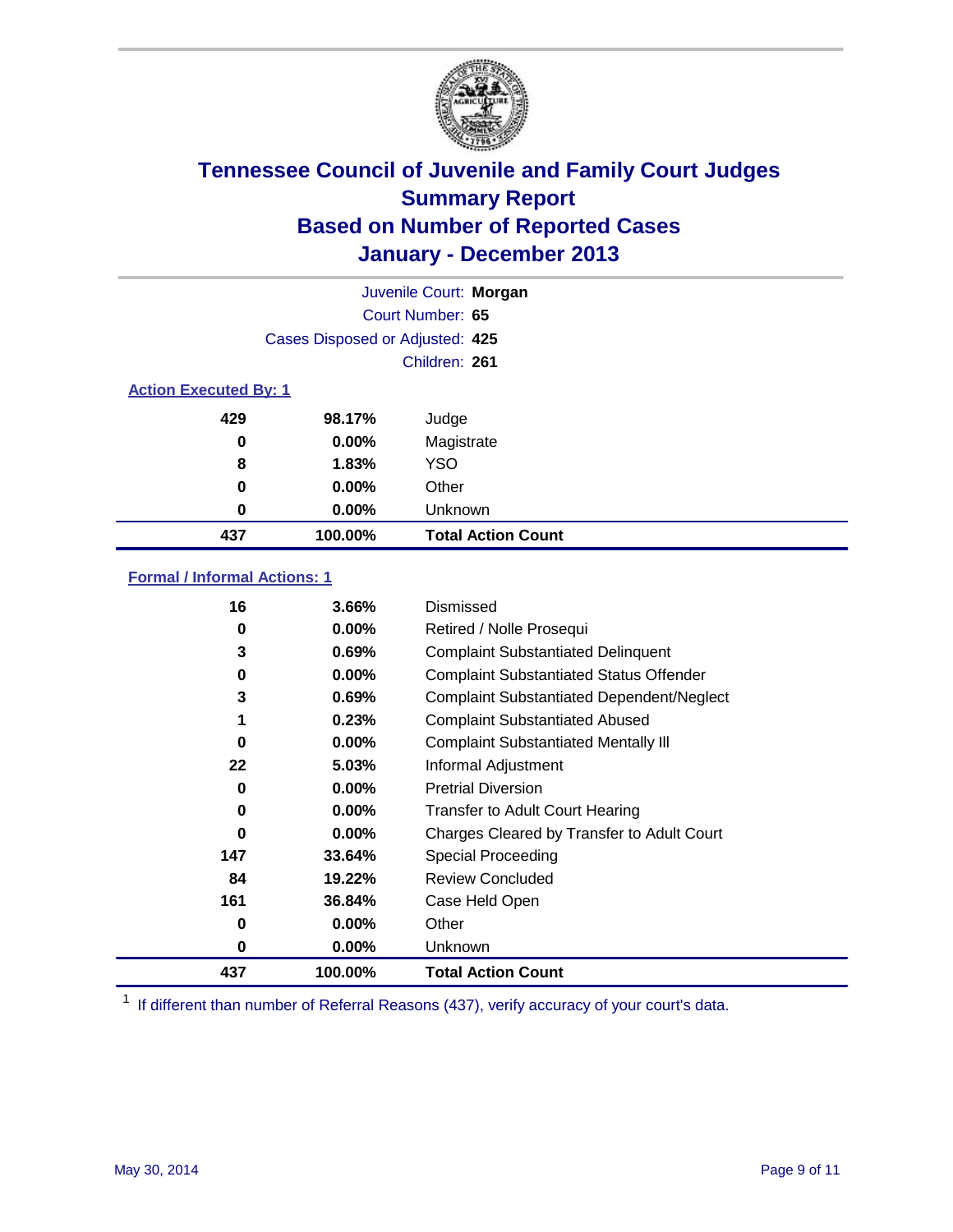

|        | Juvenile Court: Morgan                                |
|--------|-------------------------------------------------------|
|        | Court Number: 65                                      |
|        |                                                       |
|        | Children: 261                                         |
|        | There can be multiple outcomes for one child or case. |
| 10.02% | Case Dismissed                                        |
| 0.00%  | Case Retired or Nolle Prosequi                        |
| 3.76%  | Warned / Counseled                                    |
| 32.56% | Held Open For Review                                  |
| 2.68%  | Supervision / Probation to Juvenile Court             |
| 0.00%  | <b>Probation to Parents</b>                           |
| 0.36%  | Referral to Another Entity for Supervision / Service  |
| 0.54%  | Referred for Mental Health Counseling                 |
| 1.07%  | Referred for Alcohol and Drug Counseling              |
| 0.00%  | <b>Referred to Alternative School</b>                 |
| 0.00%  | Referred to Private Child Agency                      |
| 3.76%  | Referred to Defensive Driving School                  |
| 0.00%  | Referred to Alcohol Safety School                     |
| 0.18%  | Referred to Juvenile Court Education-Based Program    |
| 0.00%  | Driver's License Held Informally                      |
| 0.00%  | <b>Voluntary Placement with DMHMR</b>                 |
| 0.00%  | <b>Private Mental Health Placement</b>                |
| 0.00%  | <b>Private MR Placement</b>                           |
| 0.00%  | Placement with City/County Agency/Facility            |
| 0.18%  | Placement with Relative / Other Individual            |
| 2.15%  | Fine                                                  |
| 3.04%  | <b>Public Service</b>                                 |
| 0.89%  | Restitution                                           |
| 0.00%  | <b>Runaway Returned</b>                               |
| 0.36%  | No Contact Order                                      |
| 0.00%  | Injunction Other than No Contact Order                |
| 0.00%  | <b>House Arrest</b>                                   |
| 0.00%  | <b>Court Defined Curfew</b>                           |
| 1.25%  | Dismissed from Informal Adjustment                    |
| 0.00%  | <b>Dismissed from Pretrial Diversion</b>              |
| 0.00%  | <b>Released from Probation</b>                        |
| 0.00%  | <b>Transferred to Adult Court</b>                     |
| 0.00%  | <b>DMHMR Involuntary Commitment</b>                   |
|        | Cases Disposed or Adjusted: 425                       |